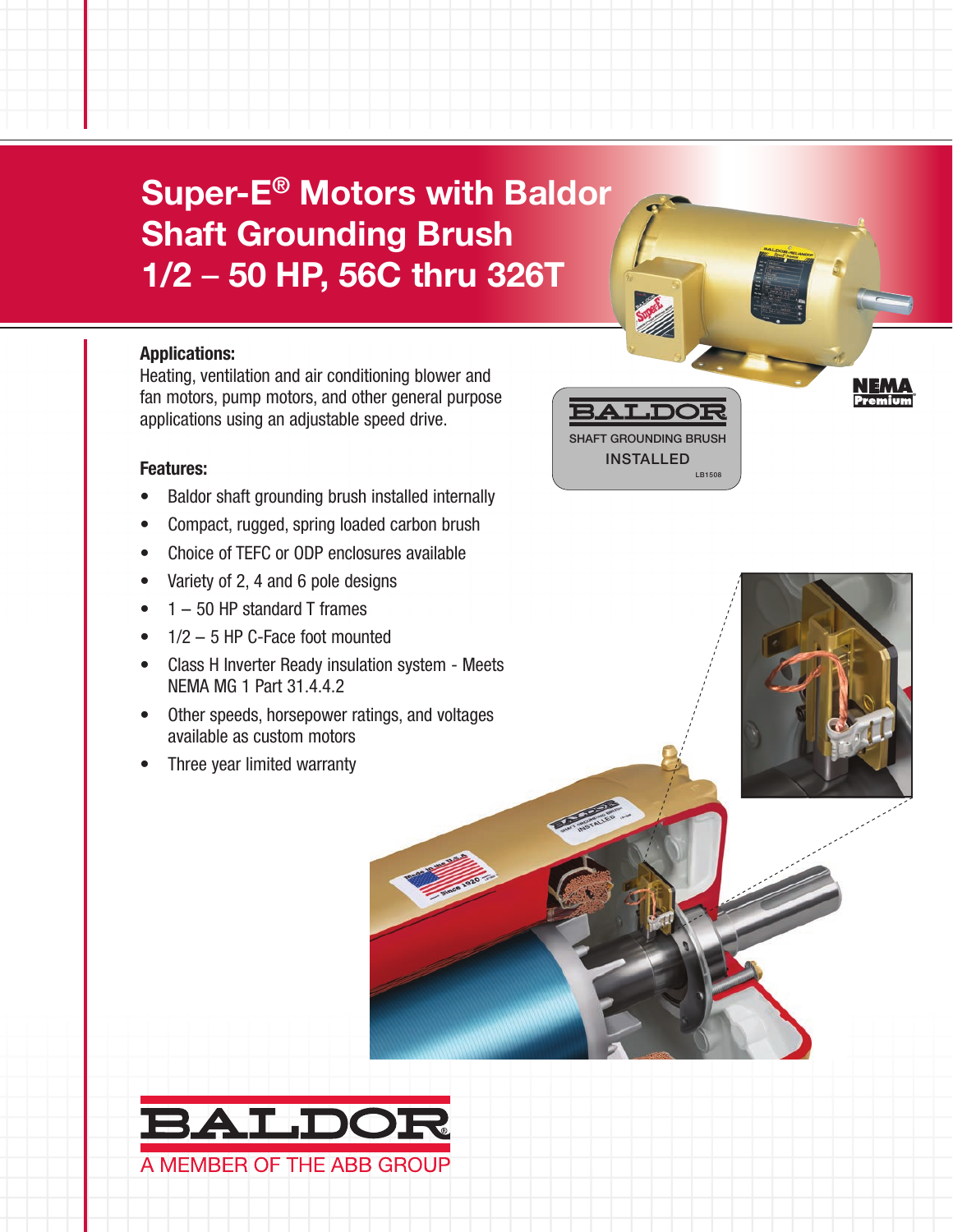# *Super-E*® *Shaft Grounding Brush Motors*

### Three Phase, TEFC, Foot Mounted with Internal Baldor Shaft Grounding Brush

#### 1 thru 50 Hp NEMA 143T thru 326T



| Hp             | <b>RPM</b> | <b>NEMA</b><br><b>Frame</b> | <b>Catalog</b><br><b>Number</b> | List         | Mult. | "C"                                              | Aprx.           | <b>Full Load</b>  | <b>Voltage</b>                                                                                                                                                                                                                                                                                                         | <b>Full Load</b> |
|----------------|------------|-----------------------------|---------------------------------|--------------|-------|--------------------------------------------------|-----------------|-------------------|------------------------------------------------------------------------------------------------------------------------------------------------------------------------------------------------------------------------------------------------------------------------------------------------------------------------|------------------|
|                |            |                             |                                 | <b>Price</b> | Sym.  | Dim.                                             | <b>Wt.</b> (lb) | <b>Efficiency</b> |                                                                                                                                                                                                                                                                                                                        | <b>Amps</b>      |
|                |            |                             |                                 |              |       | <b>Totally Enclosed Fan Cooled, 230/460 Volt</b> |                 |                   |                                                                                                                                                                                                                                                                                                                        |                  |
| $\mathbf{1}$   | 1800       | 143T                        | EM3546T-BG                      | 872          | L1    | 13.31                                            | 36              | 85.5              | 208-230/460                                                                                                                                                                                                                                                                                                            | 1.5              |
| 11/2           | 1800       | 145T                        | EM3554T-BG                      | 900          | L1    | 13.31                                            | 42              | 86.5              | 208-230/460                                                                                                                                                                                                                                                                                                            | 2.2              |
| $\overline{c}$ | 3600       | 145T                        | EM3555T-BG                      | 961          | L1    | 13.31                                            | 46              | 85.5              | 208-230/460                                                                                                                                                                                                                                                                                                            | 2.5              |
|                | 1800       | 145T                        | EM3558T-BG                      | 927          | L1    | 13.31                                            | 42              | 86.5              | 208-230/460                                                                                                                                                                                                                                                                                                            | 2.9              |
| 3              | 3600       | <b>145T</b>                 | EM3559T-BG                      | 1,037        | L1    | 14.19                                            | 60              | 86.5              | 208-230/460                                                                                                                                                                                                                                                                                                            | 3.6              |
|                | 1800       | 182T                        | EM3611T-BG                      | 1,037        | L1    | 16.54                                            | 74              | 89.5              | 208-230/460                                                                                                                                                                                                                                                                                                            | 4.2              |
|                | 1200       | 213T                        | EM3704T-BG                      | 1,570        | L1    | 19.01                                            | 135             | 89.5              | 230/460<br>230/460<br>208-230/460<br>208-230/460<br>208-230/460<br>230/460<br>230/460<br>208-230/460<br>208-230/460<br>230/460<br>230/460<br>230/460<br>230/460<br>230/460<br>208-230/460<br>230/460<br>230/460<br>230/460<br>230/460<br>230/460<br>575<br>575<br>575<br>575<br>575<br>575<br>575<br>575<br>575<br>575 | 4.6              |
|                | 3600       | 184T                        | EM3613T-BG                      | 1,175        | L1    | 16.54                                            | 76              | 88.5              |                                                                                                                                                                                                                                                                                                                        | 5.9              |
| $\mathbf 5$    | 1800       | 184T                        | EM3615T-BG                      | 1,116        | L1    | 18.04                                            | 92              | 89.5              |                                                                                                                                                                                                                                                                                                                        | 6.7              |
|                | 1200       | 215T                        | EM3708T-BG                      | 1,745        | L1    | 19.76                                            | 154             | 89.5              |                                                                                                                                                                                                                                                                                                                        | 7.3              |
|                | 3600       | 213T                        | EM3709T-BG                      | 1,686        | L1    | 17.89                                            | 133             | 89.5              |                                                                                                                                                                                                                                                                                                                        | 9                |
| 71/2           | 1800       | 213T                        | EM3710T-BG                      | 1,547        | L1    | 19.01                                            | 129             | 91.7              |                                                                                                                                                                                                                                                                                                                        | 9.4              |
|                | 1200       | 254T                        | <b>EM2276T-BG</b>               | 2,812        | L1    | 23.30                                            | 281             | 91                |                                                                                                                                                                                                                                                                                                                        | 10.7             |
|                | 3600       | 215T                        | EM3711T-BG                      | 1,706        | L1    | 17.89                                            | 118             | 90.2              |                                                                                                                                                                                                                                                                                                                        | 11.8             |
| 10             | 1800       | 215T                        | EM3714T-BG                      | 1,718        | L1    | 20.51                                            | 156             | 91.7              |                                                                                                                                                                                                                                                                                                                        | 12               |
|                | 1200       | 256T                        | <b>EM2332T-BG</b>               | 3,172        | L1    | 23.30                                            | 291             | 91                |                                                                                                                                                                                                                                                                                                                        | 14.4             |
|                | 3600       | 254T                        | <b>EM2394T-BG</b>               | 2,783        | L1    | 23.30                                            | 239             | 91                |                                                                                                                                                                                                                                                                                                                        | 17.5             |
| 15             | 1800       | 254T                        | <b>EM2333T-BG</b>               | 2,569        | L1    | 23.30                                            | 270             | 92.4              |                                                                                                                                                                                                                                                                                                                        | 18.1             |
|                | 1200       | 284T                        | <b>EM4100T-BG</b>               | 4,179        | L1    | 27.76                                            | 369             | 91.7              |                                                                                                                                                                                                                                                                                                                        | 21               |
| 20             | 1800       | 256T                        | <b>EM2334T-BG</b>               | 3,059        | L1    | 23.30                                            | 295             | 93                |                                                                                                                                                                                                                                                                                                                        | 24               |
|                | 1200       | 286T                        | EM4102T-BG                      | 5,465        | L1    | 27.76                                            | 393             | 91.7              |                                                                                                                                                                                                                                                                                                                        | 27               |
| 25             | 1800       | 284T                        | EM4103T-BG                      | 3,956        | L1    | 27.76                                            | 380             | 93.6              |                                                                                                                                                                                                                                                                                                                        | 30               |
|                | 1200       | 324T                        | <b>EM4111T-BG</b>               | 6,211        | L1    | 30.39                                            | 507             | 93                |                                                                                                                                                                                                                                                                                                                        | 32               |
| $30\,$         | 1800       | 286T                        | <b>EM4104T-BG</b>               | 4,637        | L1    | 27.76                                            | 410             | 93.6              |                                                                                                                                                                                                                                                                                                                        | 38               |
| 40             | 1800       | 324T                        | <b>EM4110T-BG</b>               | 6,039        | L1    | 30.28                                            | 596             | 94.1              |                                                                                                                                                                                                                                                                                                                        | 48               |
| 50             | 1800       | 326T                        | <b>EM4115T-BG</b>               | 6,565        | L1    | 30.28                                            | 648             | 94.5              |                                                                                                                                                                                                                                                                                                                        | 58               |
|                |            |                             |                                 |              |       | <b>Totally Enclosed Fan Cooled, 575 Volt</b>     |                 |                   |                                                                                                                                                                                                                                                                                                                        |                  |
| 3              | 1800       | 182T                        | EM3611T-5BG                     | 1,037        | L1    | 16.54                                            | 70              | 89.5              |                                                                                                                                                                                                                                                                                                                        | 3.3              |
| 5              | 1800       | 184T                        | EM3615T-5BG                     | 1,116        | L1    | 18.04                                            | 93              | 89.5              |                                                                                                                                                                                                                                                                                                                        | 5.3              |
| 71/2           | 1800       | 213T                        | EM3710T-5BG                     | 1,547        | L1    | 19.01                                            | 127             | 91.7              |                                                                                                                                                                                                                                                                                                                        | 7.6              |
| $10$           | 1800       | 215T                        | EM3714T-5BG                     | 1,718        | L1    | 20.51                                            | 165             | 91.7              |                                                                                                                                                                                                                                                                                                                        | 9.6              |
| 15             | 1800       | 254T                        | EM2333T-5BG                     | 2,569        | L1    | 23.30                                            | 268             | 92.4              |                                                                                                                                                                                                                                                                                                                        | 14.6             |
| 20             | 1800       | 256T                        | <b>EM2334T-5BG</b>              | 3,059        | L1    | 23.30                                            | 303             | 93                |                                                                                                                                                                                                                                                                                                                        | 19.2             |
| 25             | 1800       | 284T                        | EM4103T-5BG                     | 3,956        | L1    | 27.76                                            | 420             | 93.6              |                                                                                                                                                                                                                                                                                                                        | 23.9             |
| 30             | 1800       | 286T                        | EM4104T-5BG                     | 4,637        | L1    | 27.76                                            | 437             | 93.6              |                                                                                                                                                                                                                                                                                                                        | 31               |
| 40             | 1800       | 324T                        | EM4110T-5BG                     | 6,039        | L1    | 30.28                                            | 578             | 94.1              |                                                                                                                                                                                                                                                                                                                        | 39               |
| $50\,$         | 1800       | 326T                        | EM4115T-5BG                     | 6,565        | L1    | 30.28                                            | 700             | 94.5              |                                                                                                                                                                                                                                                                                                                        | 46               |

Shaded areas indicate cast iron construction.

For additional information on these or any other Baldor products, please visit www.baldor.com or contact your local Baldor•Reliance Sales Representative.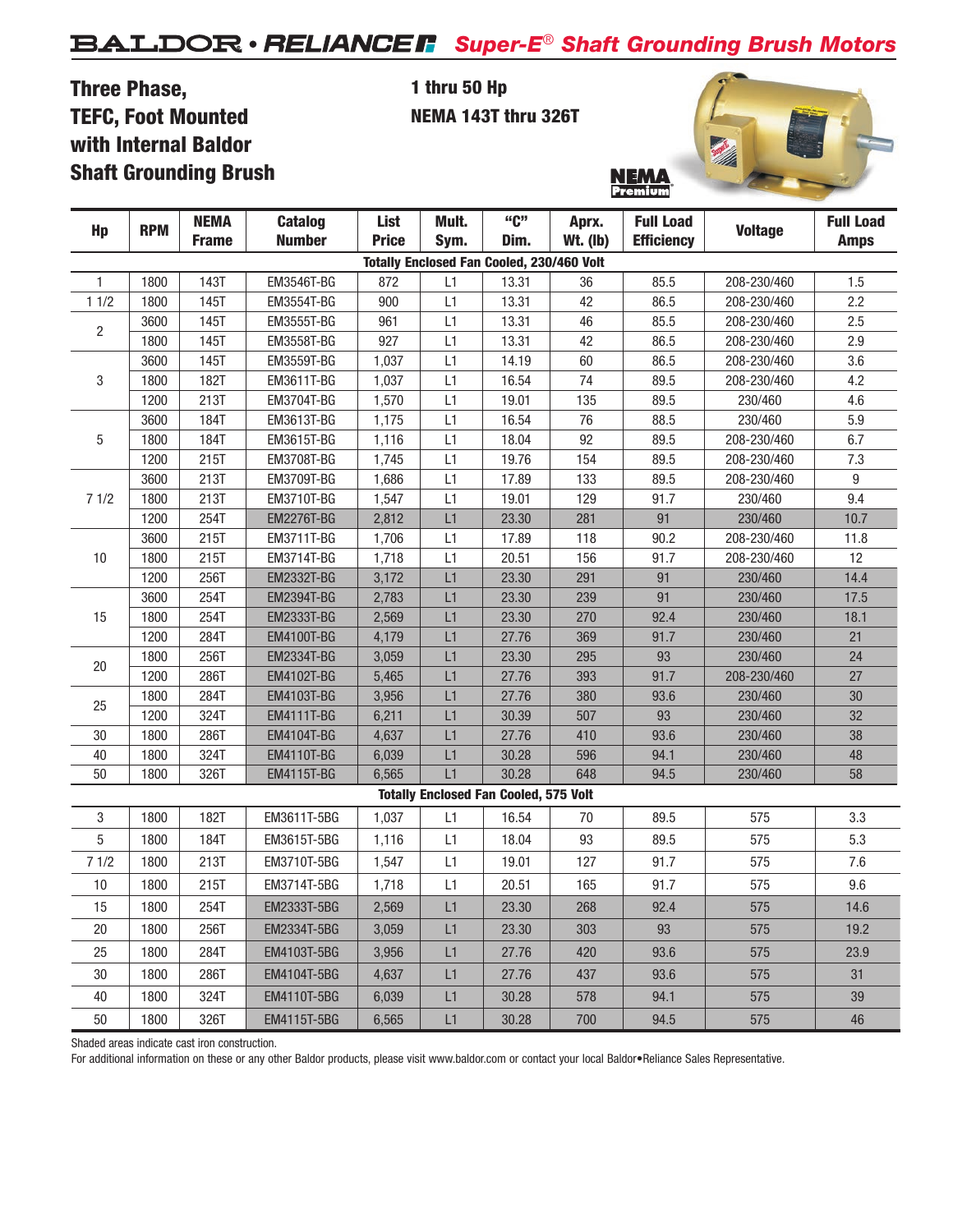# *Super-E*® *Shaft Grounding Brush Motors*

## Three Phase, ODP, Foot Mounted with Internal Baldor Shaft Grounding Brush

1 thru 50 Hp NEMA 143T thru 326T



| Hp             | <b>RPM</b> | <b>NEMA</b><br><b>Frame</b> | <b>Catalog</b><br><b>Number</b> | List<br><b>Price</b> | Mult.<br>Sym. | "C"<br>Dim.                      | Aprx.<br>$Wt.$ (lb) | <b>Full Load</b><br><b>Efficiency</b> | <b>Voltage</b> | <b>Full Load</b><br><b>Amps</b> |
|----------------|------------|-----------------------------|---------------------------------|----------------------|---------------|----------------------------------|---------------------|---------------------------------------|----------------|---------------------------------|
|                |            |                             |                                 |                      |               | Open Drip Proof, 230/460 Volt    |                     |                                       |                |                                 |
| 1              | 1800       | 143T                        | EM3116T-BG                      | 877                  | L1            | 11.12                            | 34                  | 85.5                                  | 208-230/460    | 1.5                             |
| 11/2           | 1800       | 145T                        | EM3154T-BG                      | 909                  | L1            | 11.62                            | 38                  | 86.5                                  | 230/460        | 2.2                             |
|                | 3600       | 143T                        | EM3155T-BG                      | 884                  | L1            | 11.62                            | 41                  | 85.5                                  | 208-230/460    | 2.5                             |
| $\overline{2}$ | 1800       | 145T                        | EM3157T-BG                      | 962                  | L1            | 12.12                            | 41                  | 86.5                                  | 230/460        | 2.9                             |
|                | 3600       | 145T                        | EM3158T-BG                      | 893                  | L1            | 13.00                            | 46                  | 85.5                                  | 230/460        | 3.8                             |
| 3              | 1800       | 182T                        | EM3211T-BG                      | 1,055                | L1            | 15.00                            | 72                  | 89.5                                  | 230/460        | 4.2                             |
|                | 1200       | 213T                        | EM3305T-BG                      | 1,328                | L1            | 16.32                            | 110                 | 88.5                                  | 208-230/460    | 4.5                             |
|                | 3600       | 182T                        | EM3212T-BG                      | 991                  | L1            | 13.62                            | 60                  | 86.5                                  | 208-230/460    | $\,6\,$                         |
| 5              | 1800       | 184T                        | EM3218T-BG                      | 1,137                | L1            | 16.50                            | 84                  | 89.5                                  | 208-230/460    | 6.6                             |
|                | 1200       | 215T                        | EM3309T-BG                      | 1,672                | L1            | 17.45                            | 141                 | 89.5                                  | 208-230/460    | 7.4                             |
|                | 3600       | 184T                        | EM3219T-BG                      | 1,456                | L1            | 15.00                            | 75                  | 88.5                                  | 208-230/460    | 8.6                             |
| 71/2           | 1800       | 213T                        | EM3311T-BG                      | 1,602                | L1            | 16.32                            | 115                 | 91                                    | 208-230/460    | 9.7                             |
|                | 1200       | 254T                        | <b>EM2506T-BG</b>               | 2,002                | L1            | 23.19                            | 243                 | 90.2                                  | 230/460        | 11                              |
|                | 3600       | 213T                        | EM3312T-BG                      | 1,661                | L1            | 16.32                            | 110                 | 89.5                                  | 208-230/460    | 12                              |
| 10             | 1800       | 215T                        | EM3313T-BG                      | 1,893                | L1            | 17.45                            | 127                 | 91.7                                  | 230/460        | 12.5                            |
|                | 1200       | 256T                        | <b>EM2511T-BG</b>               | 2,526                | L1            | 23.19                            | 255                 | 91.7                                  | 230/460        | 14.3                            |
|                | 3600       | 215T                        | EM3314T-BG                      | 2,266                | L1            | 16.32                            | 123                 | 90.2                                  | 230/460        | 17.5                            |
| 15             | 1800       | 254T                        | EM2513T-BG                      | 2,630                | L1            | 21.69                            | 210                 | 93                                    | 230/460        | 17.7                            |
|                | 1200       | 284T                        | <b>EM2524T-BG</b>               | 3,350                | L1            | 23.81                            | 281                 | 91.7                                  | 230/460        | 20.5                            |
|                | 1800       | 256T                        | EM2515T-BG                      | 2,860                | L1            | 21.69                            | 227                 | 93                                    | 230/460        | 23.5                            |
| 20             | 1200       | 286T                        | EM2528T-BG                      | 4,012                | L1            | 23.81                            | 299                 | 92.4                                  | 230/460        | 27                              |
| 25             | 1800       | 284T                        | EM2531T-BG                      | 3,465                | L1            | 25.06                            | 314                 | 93.6                                  | 230/460        | 30                              |
| 30             | 1800       | 286T                        | EM2535T-BG                      | 3,761                | L1            | 25.06                            | 337                 | 94.1                                  | 230/460        | 35                              |
| 40             | 1800       | 324T                        | EM2539T-BG                      | 4,882                | L1            | 27.19                            | 389                 | 94.1                                  | 230/460        | 49                              |
| 50             | 1800       | 326T                        | <b>EM2543T-BG</b>               | 5,349                | L1            | 27.69                            | 473                 | 94.5                                  | 230/460        | 57                              |
|                |            |                             |                                 |                      |               | <b>Open Drip Proof, 575 Volt</b> |                     |                                       |                |                                 |
| 3              | 1800       | 182T                        | EM3211T-5BG                     | 1,055                | L1            | 15.00                            | 74                  | 89.5                                  | 575            | 3.3                             |
| 5              | 1800       | 184T                        | EM3218T-5BG                     | 1,137                | L1            | 16.50                            | 92                  | 89.5                                  | 575            | 5.3                             |
| 71/2           | 1800       | 213T                        | EM3311T-5BG                     | 1,602                | L1            | 16.32                            | 120                 | 91.7                                  | 575            | 7.6                             |
| 10             | 1800       | 215T                        | EM3313T-5BG                     | 1,893                | L1            | 17.45                            | 132                 | 91.7                                  | 575            | 10                              |
| 15             | 1800       | 254T                        | EM2513T-5BG                     | 2,630                | L1            | 21.69                            | 234                 | 93                                    | 575            | 14.1                            |
| 20             | 1800       | 256T                        | EM2515T-5BG                     | 2,860                | L1            | 21.69                            | 250                 | 93                                    | 575            | 18.9                            |
| 25             | 1800       | 284T                        | EM2531T-5BG                     | 3,465                | L1            | 25.06                            | 375                 | 93.6                                  | 575            | 24.5                            |
| 30             | 1800       | 286T                        | EM2535T-5BG                     | 3,761                | L1            | 25.06                            | 377                 | 94.1                                  | 575            | 28                              |
| 40             | 1800       | 324T                        | EM2539T-5BG                     | 4,882                | L1            | 27.19                            | 378                 | 94.1                                  | 575            | 40                              |
| 50             | 1800       | 326T                        | EM2543T-5BG                     | 5,349                | L1            | 27.69                            | 497                 | 94.5                                  | 575            | 46                              |
|                |            |                             |                                 |                      |               |                                  |                     |                                       |                |                                 |

For additional information on these or any other Baldor products, please visit www.baldor.com or contact your local Baldor•Reliance Sales Representative.